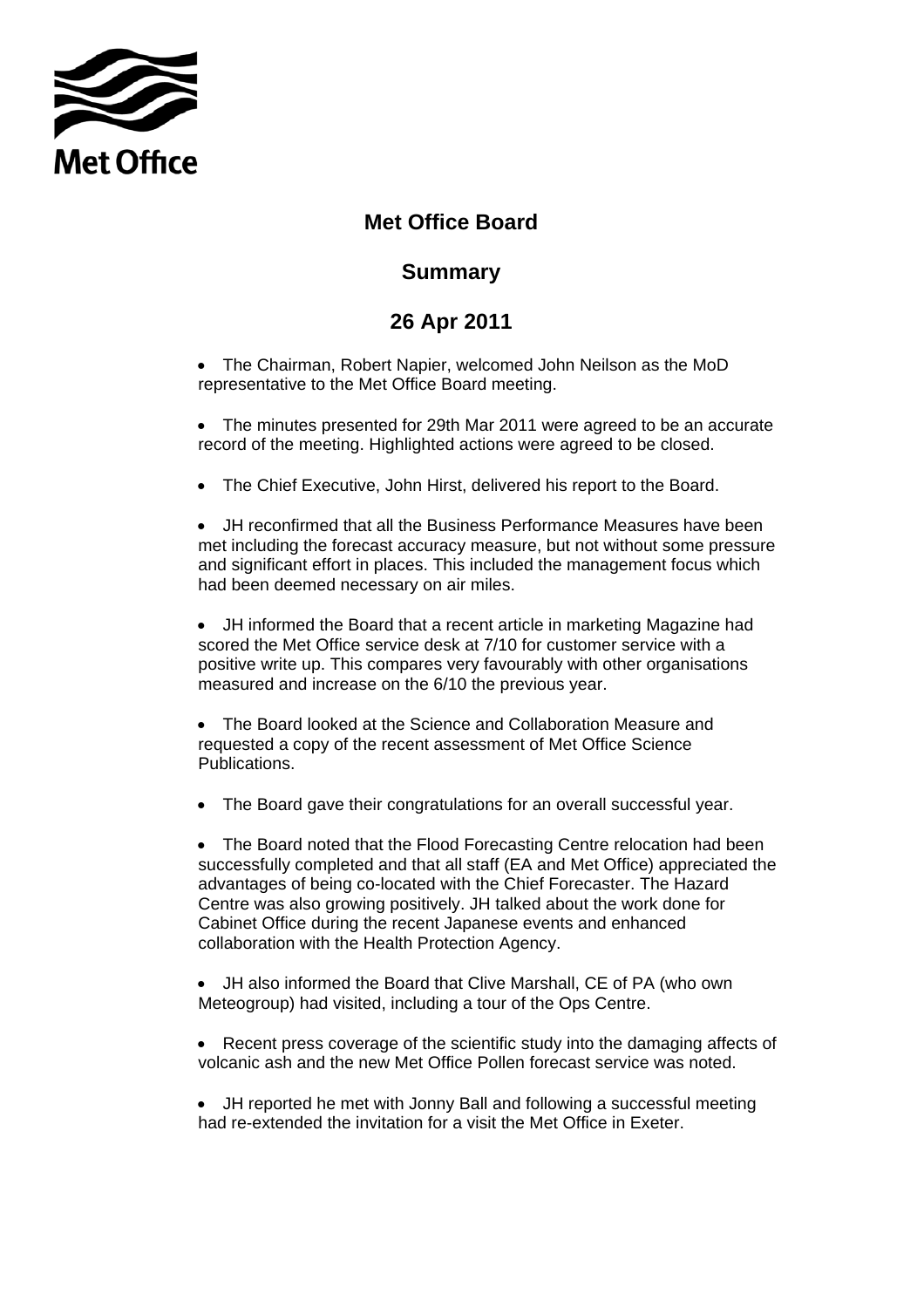

• JH discussed the ICWED (informal meeting of international NMS Executives) hosted by Norway this year. In summary all NMSs are under pressure in some way. Examples include the Norwegians and Swedes buying a supercomputer jointly, the French noting the rapid reduction in premium rate call revenue, the ongoing discussions over data changing rates versus giving it away and the severe funding cuts, faced by Ireland in particular.

• Nick Jobling, Chief Financial officer, delivered the finance report, noting that minor adjustments might still be made before the definitive final year end. NJ noted that the National Audit Office had began their audit.

• NJ explained that profit might be marginally higher following AP13 and any potential NAO adjustments, but significant change was not expected.

• NJ explained why the year end cash was higher than budget, a significant proportion attributable to timing of payments and satellite program timing slippage. All financial Business Performance Measures were achieved as expected.

• JH noted ongoing work in TIS to rationalise the underlying systems. This would also involve assessing TIS resource and restructuring to ensure resource was correctly focussed.

• NJ presented the requested analysis of CAPEX for the FY11/12 and ran through the detail as presented.

• NJ presented the annual summary Health and Safety report. It was noted, in particular the increase in near miss reporting, the promotion of which was commended.

• Rob Varley, Operations and Services Director along with the Head of the Public Weather Service, presented the paper on Public Weather Service Accuracy and Measures.

• The Board were informed that a recent meeting had occurred with Nick Baldwin, chair of PWSCG, and in summary the PWSCG were happy as the Met Office had delivered this year as expected.

• It was explained the key aims for PWS were a move to assess the forecasts which leave the Met Office rather than the scientific endeavour. They would focus on measurable elements of wind speed and direction, temperature and three hourly rainfall and sunshine. The assessment would also include perception surveys for general public perception and severe weather events, covering reach i.e. was warning received and perception i.e. was it felt to be accurate.